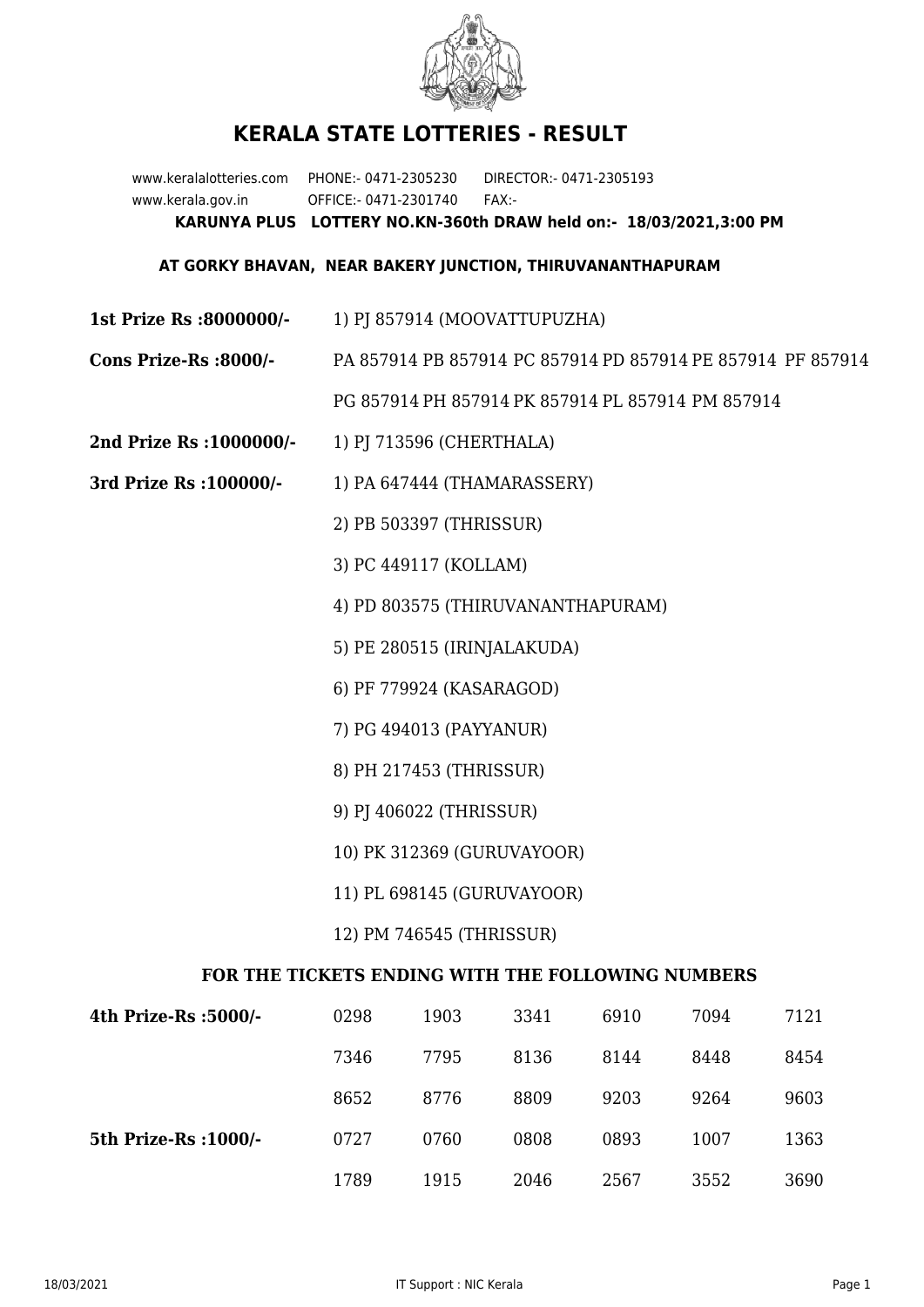|                      | 3794 | 3839 | 4534 | 4860 | 4945 | 5415 |
|----------------------|------|------|------|------|------|------|
|                      | 6119 | 6428 | 6534 | 6567 | 6570 | 6619 |
|                      | 6872 | 7209 | 7707 | 8468 | 8707 | 8899 |
|                      | 9064 | 9109 | 9393 | 9963 |      |      |
| 6th Prize-Rs : 500/- | 0029 | 0152 | 0184 | 0970 | 1068 | 1140 |
|                      | 1197 | 1220 | 1362 | 1531 | 1758 | 1784 |
|                      | 2202 | 2226 | 2323 | 2549 | 2624 | 2755 |
|                      | 2761 | 2804 | 2826 | 2995 | 3105 | 3313 |
|                      | 3452 | 3461 | 3547 | 3666 | 4017 | 4093 |
|                      | 4275 | 4423 | 4497 | 5256 | 5334 | 5387 |
|                      | 5683 | 5724 | 5771 | 5793 | 5832 | 5841 |
|                      | 5918 | 6058 | 6088 | 6390 | 6429 | 6433 |
|                      | 6435 | 6819 | 6864 | 7057 | 7201 | 7298 |
|                      | 7319 | 7451 | 7532 | 7585 | 7905 | 8180 |
|                      | 8190 | 8194 | 8229 | 8237 | 8359 | 8698 |
|                      | 8732 | 8942 | 9067 | 9097 | 9233 | 9282 |
|                      | 9344 | 9350 | 9429 | 9511 | 9682 | 9707 |
|                      | 9905 | 9941 |      |      |      |      |
| 7th Prize-Rs : 100/- | 0039 | 0069 | 0122 | 0161 | 0191 | 0275 |
|                      | 0554 | 0562 | 0603 | 0623 | 0718 | 0827 |
|                      | 0951 | 1079 | 1133 | 1206 | 1317 | 1318 |
|                      | 1345 | 1371 | 1449 | 1562 | 1572 | 1669 |
|                      | 1727 | 1771 | 1806 | 1832 | 1864 | 1920 |
|                      | 2029 | 2080 | 2169 | 2424 | 2451 | 2792 |
|                      | 2820 | 2845 | 2873 | 3013 | 3036 | 3286 |
|                      | 3385 | 3539 | 3594 | 3633 | 3720 | 3749 |
|                      | 3779 | 3823 | 3845 | 3972 | 4240 | 4284 |
|                      | 4319 | 4380 | 4409 | 4602 | 4900 | 4904 |
|                      | 5075 | 5171 | 5181 | 5250 | 5369 | 5447 |